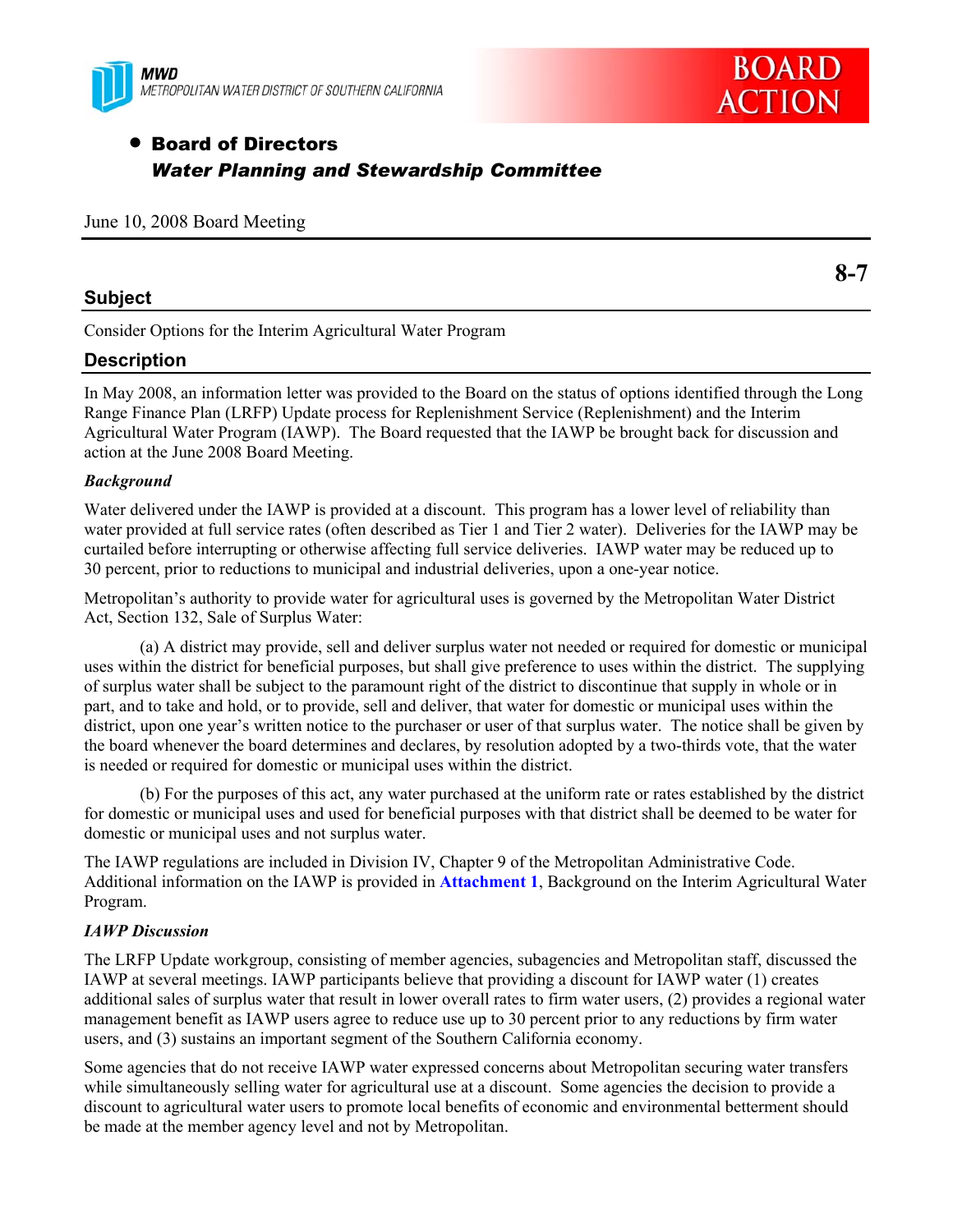Other agencies stated the program and its pricing should have a sound economic basis grounded in water management principles, and should therefore be reviewed in the IRP Update process.

### *IAWP Recommendation*

The LRFP Update workgroup discussed a number of options for the future of the IAWP. These options are detailed in **Attachment 2**, and include:

- 1. Status Quo
- 2. Review the Water Management Benefits in the Integrated Water Resources Plan Update to Determine Required Changes
- 3. Elimination
- 4. Phase Out
- 5. Flexible Pricing
- 6. Contracts

The LRFP Update workgroup met on April 17, 2008 and recommended that a six-month process involving Metropolitan staff, member agencies, agricultural water retailers, and grower representatives evaluating these options and others would be an appropriate way to proceed. Staff would continue to update the committee and board on progress, with a recommendation for continuation or changes to the IAWP to be presented for consideration at the December 2008 board and committee meetings. On May 12, 2008, the Water Planning and Stewardship Committee agreed to consider action of this matter at their June 2008 meeting.

### **Policy**

Metropolitan Water District Administrative Code Section 4106: Interim Agricultural Water Program Purposes Metropolitan Water District Administrative Code Section 4401: Rates

Metropolitan Water District Administrative Code Section 4507: Billing and Payment for Water Deliveries

Metropolitan Water District Administrative Code Division IV, Chapter 9: Interim Agricultural Water Program Service Regulations

Metropolitan Water District Act Section 132: Sale of Surplus Water

# **California Environmental Quality Act (CEQA)**

CEQA determination for Options #1 and #2:

The proposed action is not defined as a project under CEQA because it involves continuing administrative activities, such as general policy and procedure making (Section 15378(b)(2) of the State CEQA Guidelines). In addition, where it can be seen with certainty that there is no possibility that the proposed action in question may have a significant effect on the environment, the proposed action is not subject to CEQA (Section 15061(b)(3) of the State CEQA Guidelines).

The CEQA determination is: Determine that the proposed action is not subject to CEQA pursuant to Sections 15378(b)(2) and 15061(b)(3) of the State CEOA Guidelines.

# **Board Options**

#### **Option #1**

Adopt the CEQA determination and

- a. Adopt the LRFP Update workgroup recommendation to undertake a six-month process involving Metropolitan staff, member agencies, agricultural water retailers, and grower representatives to evaluate the options discussed in Attachment 2 and others; and
- b. Return to the Board with recommendations for consideration at the December 2008 board and committee meetings.

#### **Fiscal Impact:** None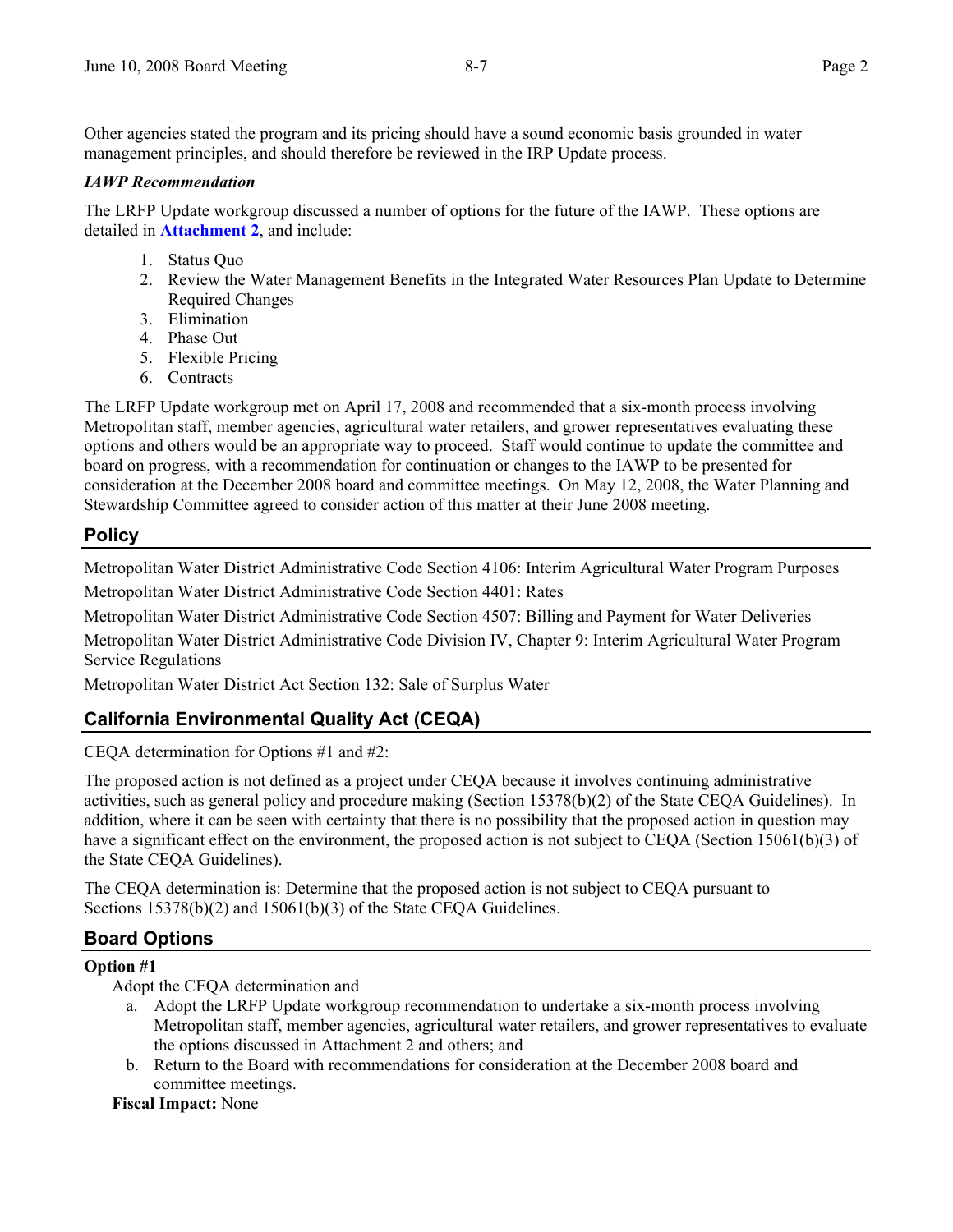#### **Option #2**

Adopt the CEQA determination and direct staff to return with a proposal to implement an alternative option. **Fiscal Impact:** Unknown

#### **Staff Recommendation**

Option #1

5/27/2008 *Brian G. Thomas Chief Financial Officer Date* 

5/27/2008 *Jeffrey* /Kightlinger *General Manager Date* 

**Attachment 1 – Background on the Interim Agricultural Water Program** 

**Attachment 2 – Options for the Interim Agricultural Water Program**  BLA #6193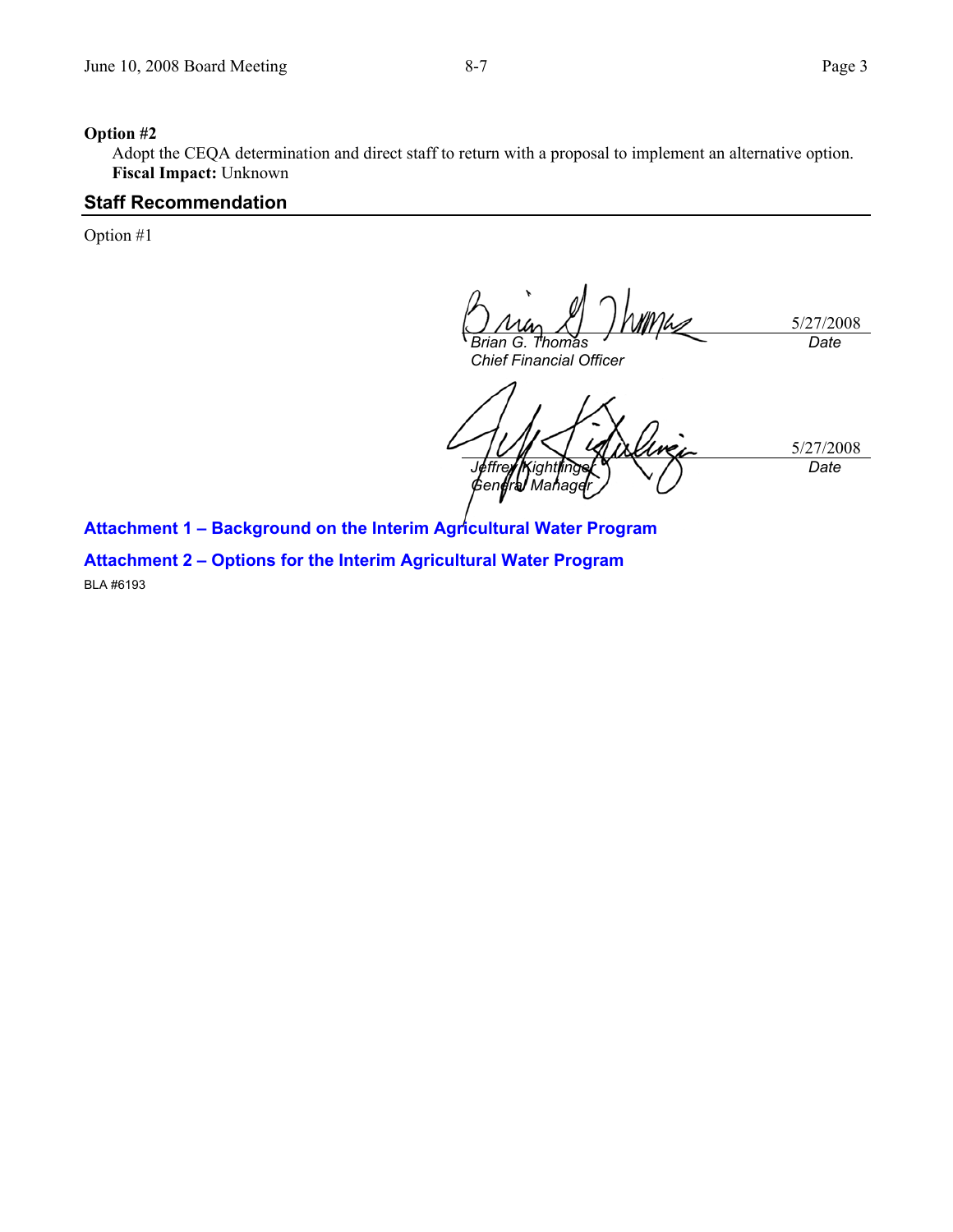# **Background on the Interim Agricultural Water Program**

The potential water management benefits of interrupting agricultural water deliveries prior to urban deliveries was recognized in the "Interruptible Program" established by Metropolitan in 1981. On the heels of the 1992 drought, Metropolitan converted the "Interruptible Program" into a more rigorous Interim Agricultural Water Program (IAWP) in May 1994. The IAWP provides for the delivery of surplus water for agricultural purposes at a discounted rate. Under the IAWP, water is delivered at a discounted rate in exchange for up to a 30 percent reduction in demand by participating agricultural water users at Metropolitan's call during periods of shortage. This reduction enables Metropolitan to better conserve limited supplies during such shortages.

The IAWP was initially set up as a demonstration program with a sunset/renewal period of three years. In exchange for the IAWP water discount, Metropolitan can reduce IAWP water deliveries up to 30 percent prior to implementing any mandatory allocations under its drought management plan. The three-year demonstration period ended June 1997, after which time Metropolitan continued the IAWP for an additional five years. A bundled rate for treated and untreated agricultural water was incorporated into Metropolitan's rate structure in January 2003. IAWP parameters set forth in Section 4106 and Chapter 9 of Metropolitan's Administrative Code, and administrative procedures developed under the program's demonstration period and refined under the five-year extension, now continue.

# *Program Features*

Metropolitan's Administrative Code generally defines agricultural purposes under the IAWP as water used for growing or raising agricultural, horticultural or floricultural products for the purposes of commerce, trade, or industry, or for use by educational or correctional institutions, on parcels where greater than one acre is used exclusively for the aforementioned purposes. It applies to both the growing of crops and raising of livestock and fowl for human consumption or market. It also applies to the feeding of fowl or livestock for the purpose of obtaining their products for human consumption or market.

The IAWP limits the maximum amount of discounted agricultural water available to a member agency on an annual basis each fiscal year. These limits, based on the agency's average annual agricultural water use for the four-year period preceding the program's 1994 implementation, are still in place, and are shown in Table 1, Member Agency FY IAWP Maximum Amounts.

In order to receive the IAWP discount, member agencies must certify to Metropolitan the amount of agricultural water used within their service area on a monthly basis. Such use is actually determined through certifications provided by the retail agency supplying agricultural water to the end user. Metropolitan, in turn, issues a discount for the amount of water certified to the member agency. Member agencies are required to pass the discount on to the retail agency, which then transfers the discount to the end user.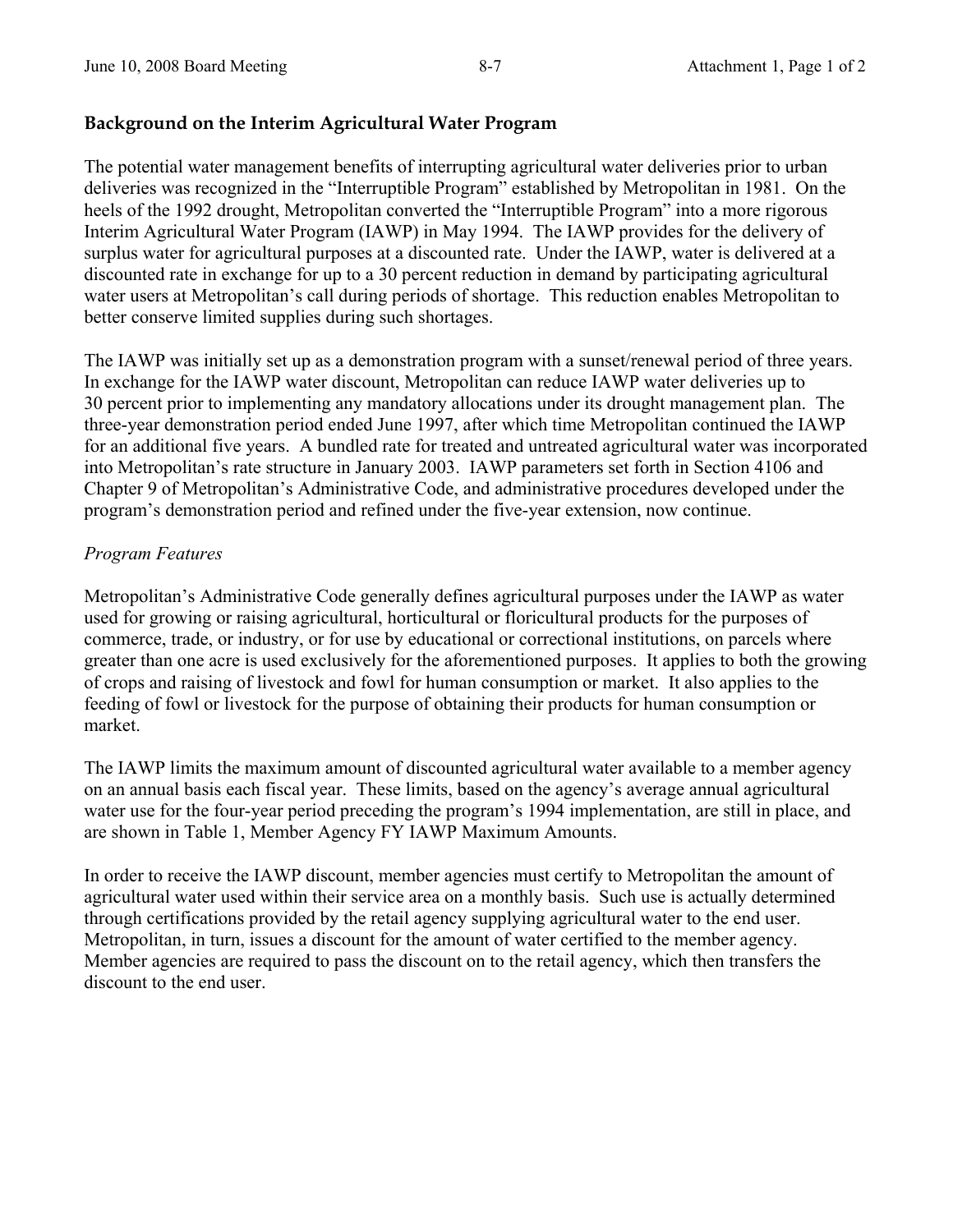| Table 1. Member Agency F Y TAWF Maximum Amounts |                                           |  |  |  |
|-------------------------------------------------|-------------------------------------------|--|--|--|
| <b>Agency</b>                                   | <b>Maximum Annual</b><br><b>IAWP</b> (AF) |  |  |  |
| Anaheim                                         | 115                                       |  |  |  |
| Calleguas MWD                                   | 7,164                                     |  |  |  |
| <b>Inland Empire Utilities Agency</b>           | 122                                       |  |  |  |
| Eastern MWD                                     | 6,761                                     |  |  |  |
| Fullerton                                       | 60                                        |  |  |  |
| Las Virgenes MWD                                | 207                                       |  |  |  |
| <b>MWDOC</b>                                    | 7,657                                     |  |  |  |
| <b>SDCWA</b>                                    | 100,459                                   |  |  |  |
| Three Valleys MWD                               | 106                                       |  |  |  |
| Torrance                                        | 22                                        |  |  |  |
| West Basin MWD                                  | 170                                       |  |  |  |
| Western MWD                                     | 32,347                                    |  |  |  |
| Total                                           | 155,190                                   |  |  |  |

**Table 1. Member Agency FY IAWP Maximum Amounts** 

Metropolitan reviews IAWP performance on an annual basis. This review includes verifying water usage on a retail agency basis to ensure that IAWP certifications submitted during the year preceding the review are accurate, verifying that the IAWP discount is being transferred to end-users, and spotchecking agricultural parcels to ensure participation according to Metropolitan's agricultural purposes definition. Based on this review, Metropolitan may adjust IAWP credits issued to an agency during the previous year.

The Metropolitan Water District Act allows Metropolitan to deliver or sell surplus water for any beneficial use that is not needed for domestic or municipal uses. Metropolitan has the right to discontinue surplus water service, in whole or in part, upon one year's written notice to the purchasers or users of the water. Following such notification, Metropolitan's General Manager has the discretion to reduce IAWP deliveries up to 30 percent prior to imposing any mandatory urban water allocation under the Water Surplus and Drought Management (WSDM) Plan during the year for which notification is given. Metropolitan's Administrative Code requires the General Manager to give written notice of Metropolitan's intent to reduce or interrupt IAWP delivery as soon as practicable after such determination is made.

As part of the demonstration program, member agencies were required to submit a plan indicating how a 30 percent reduction would be met in their service areas. Metropolitan was to have received these plans by November 1994. In June 2007, Metropolitan requested that these member agency reduction plans be revised or updated to reflect conditions and current IAWP participation. These member agency reduction plans were used to formulate methodologies and procedures for initiating, implementing and validating IAWP reductions.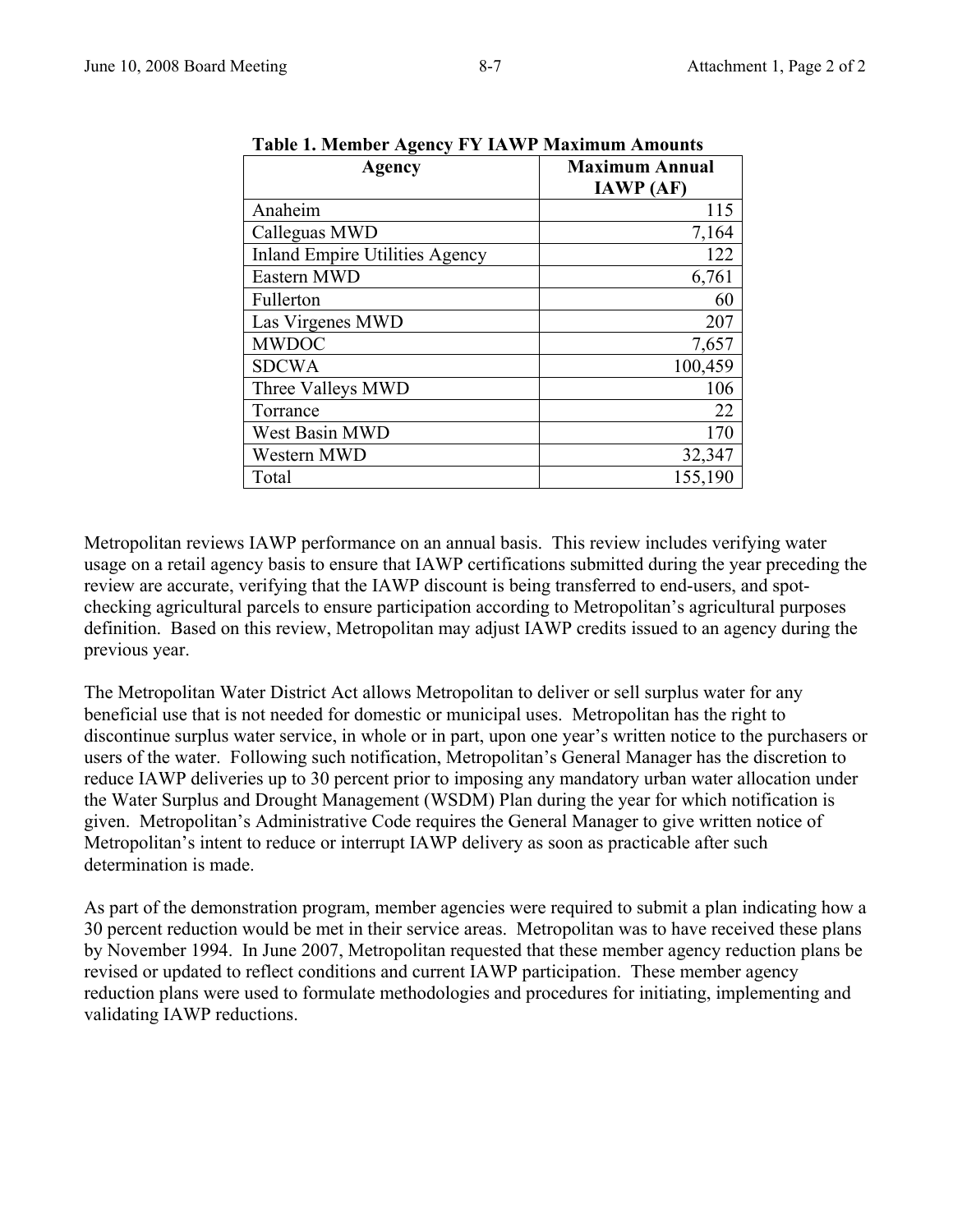# **Options for the Interim Agricultural Water Program**

The following options for the future of the Interim Agricultural Water Program (IAWP) were identified by the Long Range Finance Plan workgroup and Metropolitan staff, although no consensus has been reached by the Long Range Finance Plan workgroup on the best option.

*Status Quo* 

The Status Quo option has been suggested by some IAWP participants. They would request that the Board retain the IAWP at its current discount levels with current interruptibility, as recommended by the Board in its October 2001 rates action. IAWP participants will have the opportunity to show the value of their ability to interrupt in calendar year 2008, as Metropolitan implemented a 30 percent reduction in IAWP water use effective January 1, 2008. Many IAWP participants have taken actions that are irrevocable in the near-term<sup>1</sup> in order to meet their commitments to reduce usage. For purposes of illustration, the following schedule of reductions in firm and IAWP deliveries was adopted by Metropolitan's Board as part of the Shortage Allocation Plan.

|                                | <b>Regional Shortage</b> | <b>IAWP Reduction</b> |
|--------------------------------|--------------------------|-----------------------|
| <b>Regional Shortage Level</b> | Percentage               | Percentage            |
|                                | Voluntary                | Up to 30%             |
|                                | 5%                       | 30%                   |
| $\overline{2}$                 | 10%                      | 30%                   |
| 3                              | 15%                      | 40%                   |
| 4                              | 20%                      | 50%                   |
| 5                              | 25%                      | 75%                   |
| 6                              | 30%                      | 90%                   |
| ⇁                              | 35%                      | 100%                  |
| 8                              | 40%                      | 100%                  |
| 9                              | 45%                      | 100%                  |
| 10                             | 50%                      | 100%                  |

Retaining the IAWP as currently implemented has the added feature of not disrupting Metropolitan's rate structure, which has been crafted by the member agencies, Metropolitan and the Board to balance payment for services with the type of services received. For example, IAWP deliveries are not included in deliveries for purposes of calculating the Readiness-to-Serve (RTS) shares because of the IAWP's lower service level and interruptible nature. Likewise, IAWP deliveries were not included in developing each member agency's base firm demand for setting the cap on the amount of Tier 1 water each agency may purchase because IAWP deliveries are not considered firm water.

*Review the Water Management Benefits in the Integrated Water Resources Plan Update to Determine Required Changes* 

 $\overline{a}$  $<sup>1</sup>$  These actions are primarily the "stumping" of trees, which inhibits growth and fruit production.</sup>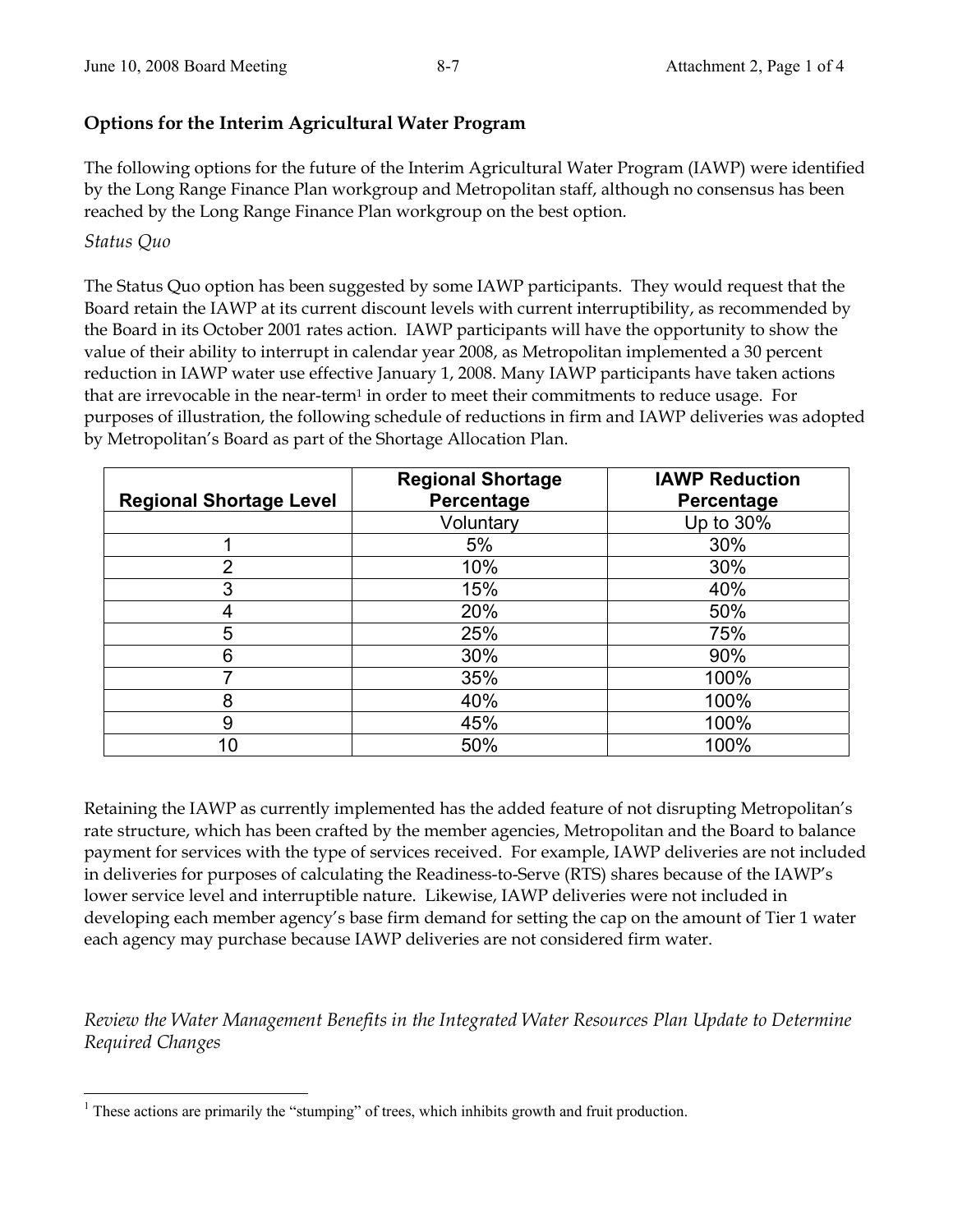Proposed by some IAWP proponents, this option would retain the Status Quo as described above while providing an opportunity to review and examine the water management benefits of the IAWP through the IRP Update process. Metropolitan's supply conditions have changed significantly since the IAWP was established in 1994, and the program should be reviewed in light of changing water supply conditions. The IRP Update could be used as the forum to determine what type of water management programs and objectives are most appropriate for Metropolitan and how agricultural water use could fit into those programs.

The IRP Update would evaluate whether the IAWP provides a water management benefit, and if so, define what it is. For some LRFP workgroup participants, it is unclear to which of Metropolitan's resource targets of conservation, local resources, storage and transfers the IAWP belongs.

# *Elimination*

 $\overline{a}$ 

The option to eliminate the IAWP discount was suggested by several member agencies. Metropolitan was established to provide municipal and industrial water to urban areas of Southern California. Agricultural water sales are provided under Metropolitan's authority to sell surplus water. Given Metropolitan's water supply situation on the State Water Project, water is projected to be available for storage or other purposes on average in only three out of ten years. A significant portion of agricultural water sales are made to high value crop growers who value reliability and may be willing to pay full service prices in exchange for higher reliability. These IAWP participants are able to switch to full service rates and under the Act, their water usage would be considered a municipal and domestic water use.

Under this option, the Board would take action to eliminate the discount and requirement to reduce prior to M&I reductions at some future effective date. Upon that date, no further sales of agricultural water at a discount to full service rates would occur. The IAWP participants' obligation to curtail water use prior to M&I reductions would simultaneously end2. However, their obligation to curtail use would still exist under a Shortage Allocation Plan. Member agencies and program participants would either have to find alternative water sources, pay Metropolitan's full service rates, or provide agricultural water users discounted water, with the discount funded locally.

If the IAWP were eliminated, member agency RTS shares would shift over time, if some portion of the existing IAWP sales converted to full service. As the RTS shares are based on a ten-fiscal-year rolling average of firm sales, the change to member agencies currently participating in the IAWP would gradually phase in and could be planned. With regard to the Tier 1 caps established as part of the 2001 rate proposal, at least two options are available. One option is to recalculate the Tier 1 caps of member agencies who have participated in the IAWP such that the shift of agricultural water to full service would not trigger Tier 2 sales. Other LRFP Update workgroup participants noted that the Tier 1 limits should not be changed as it was anticipated that sales under the IAWP program would be reduced over time anyway.

 $2^2$  This is a distinction from the current program as IAWP participants cannot opt in to the program when Metropolitan has adequate supplies and opt out of the program when curtailments of deliveries occur. As Metropolitan has implemented a 30% reduction in Calendar Year 2008, IAWP participants cannot currently convert to full service.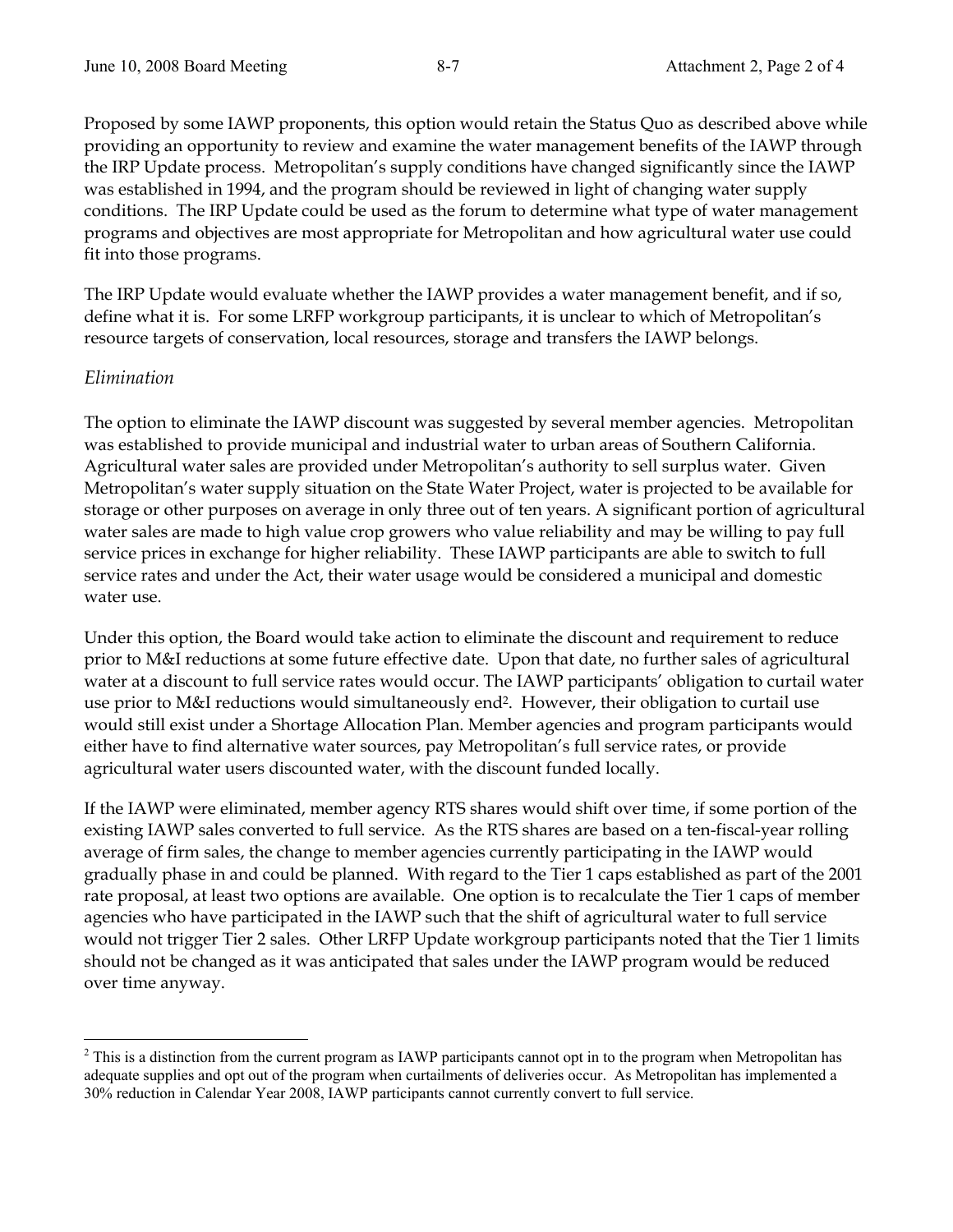### *Phase Out*

The option to phase out the IAWP over some period of time was suggested by some member agencies. While acknowledging the arguments favoring outright elimination of the program, they also recognize that eliminating the program too quickly may not provide adequate time for IAWP participants to transition both financially and physically from the IAWP program. The LRFP Update workgroup did not reach consensus on the appropriate time frame for phasing out the IAWP program, but suggestions of 3, 5 and 10 years were made.

Phasing out the IAWP would result in the program and its associated discount and curtailment commitments diminishing over time. For example, if the phase out period was three years, then the following discount and reduction schedule could be implemented.

| Year          | <b>Discount from</b><br><b>Untreated Full Service</b><br><b>Tier 1 Rate</b> | <b>Discount from</b><br><b>Treated Full Service</b><br><b>Tier 1 Rate</b> | <b>IAWP Reduction</b><br>Percentage at<br><b>Regional Shortage</b><br>Level 1 |
|---------------|-----------------------------------------------------------------------------|---------------------------------------------------------------------------|-------------------------------------------------------------------------------|
| 0             | \$90 per AF                                                                 | $$114$ per AF                                                             | 30%                                                                           |
|               | \$67 per AF                                                                 | \$86 per AF                                                               | 22%                                                                           |
| $\mathcal{P}$ | \$45 per AF                                                                 | \$57 per AF                                                               | 15%                                                                           |
| 3             | \$22 per AF                                                                 | \$28 per AF                                                               | 7%                                                                            |
|               | \$0 per AF                                                                  | \$0 per AF                                                                | $0\%$                                                                         |

The issues associated with the RTS and Tier 1 caps that were identified in the Elimination option would also be applicable to the Phase Out option. During the phase out period, certification of agricultural sales would need to continue in order for the member agency to receive the discount.

# *The Flexible Pricing Option*

The IAWP focuses on selling surplus water not needed for municipal and domestic uses to agricultural users at a discount in exchange for the ability to interrupt deliveries to IAWP participants up to 30 percent prior to imposing mandatory reductions to firm deliveries. This program as currently constructed may not be feasible, given Metropolitan's water supply situation on the SWP.

In years when surplus water is available, water could be sold to agricultural users at a discount, as these sales would result in revenues over incremental costs and would contribute to the fixed costs of the system. In shortage years, deliveries would be cut following the reduction schedule currently in place and remaining deliveries billed at the Tier 1 full service rate. Shortage years would be defined as years when the IAWP program deliveries are curtailed. In order to accurately assess the benefits of this option, it could be included in the IRP Update process.

In this manner, agricultural users would have access to Metropolitan water with the same reliability they have now, and other firm water users would not feel that they were subsidizing discounted water deliveries in shortage years.